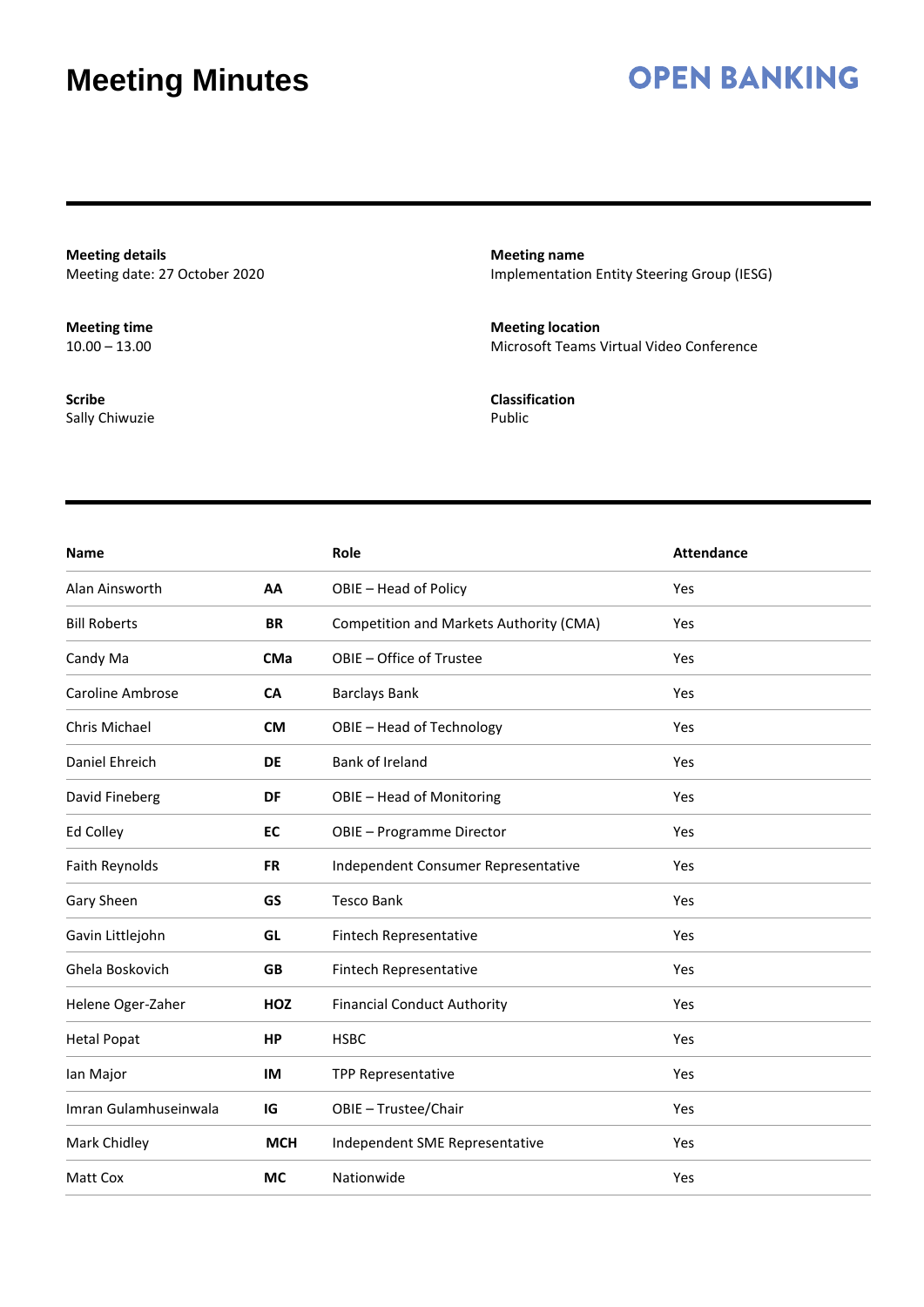### **OPEN BANKING**

| Nicola Patricia McCleery | <b>NPM</b> | Danske Bank                         | Yes                       |  |  |
|--------------------------|------------|-------------------------------------|---------------------------|--|--|
| Phillip Mind             | <b>PM</b>  | <b>UK Finance</b>                   | Yes                       |  |  |
| <b>Richard Mould</b>     | <b>RM</b>  | OBIE (Guest)                        | Yes                       |  |  |
| <b>Roy Hutton</b>        | <b>RH</b>  | Allied Irish Bank                   | Yes                       |  |  |
| Sally Chiwuzie           | <b>SC</b>  | <b>OBIE IESG Secretariat</b>        | Yes                       |  |  |
|                          |            |                                     |                           |  |  |
| <b>Apologies</b>         |            |                                     |                           |  |  |
| <b>Name</b>              |            | Role                                | <b>Delegate</b>           |  |  |
| Carly Nimmo              | <b>CN</b>  | <b>HMT</b>                          | Laura Mountford (LM)      |  |  |
| Daniel Globerson         | DG         | Royal Bank of Scotland              | Stephen Wright (SW)       |  |  |
| Genevieve Marjoribanks   | <b>GM</b>  | <b>PSR</b>                          | N/A                       |  |  |
| <b>Robert White</b>      | <b>RW</b>  | Santander                           | David Bailey (DB)         |  |  |
| Simon McDougall          | <b>SMD</b> | Information Commissioners Office    | Jenny Vega Destello (JVD) |  |  |
| Stephen Smith            | SS         | Lloyds Banking Group                | Richard Rous (RR)         |  |  |
| <b>Thaer Sabri</b>       | <b>TS</b>  | <b>Electronic Money Association</b> | Ruth Mitchell (RM)        |  |  |

#### **No. Agenda item**

### **1.a – 1.b HOUSEKEEPING: MINUTES AND ACTION LOG**

- 1.1. **IG** welcomed IESG members to the Microsoft Teams virtual video conference. **IG** explained that this month's agenda is light because last month, the entire Roadmap was reviewed.
- 1.2. **IG** stated that there have been no AOB requests, but there might be matters arising out of the action points.
- 1.3. Re etiquette, **IG** reminded IESG members to go on mute if not speaking and **SC** and himself will be monitoring the chat so that people can get their points across.
- 1.4. **IG** informed IESG members that there was no feedback on the minutes, no revisions made. On this basis, **IG** approved the minutes.

#### *APPROVAL – IESG\_APR\_LOG\_084 – September IESG Minutes - IG approved the minutes from the September IESG.*

- 1.5. **IG** moved the agenda along to the actions on slide 20.
- 1.6. In terms of action #467 *(Certification Dashboard – OBIE to consider capturing the certification page publicly)*, **IG** explained that this relates to the information provided on the certification dashboard. **DF** added that that internal conversations has been held and that **GL** is now welcome to publicise that the transparency calendar is now up to date and the 3 links are now available. **IG** agreed closure of this action, there were no objections.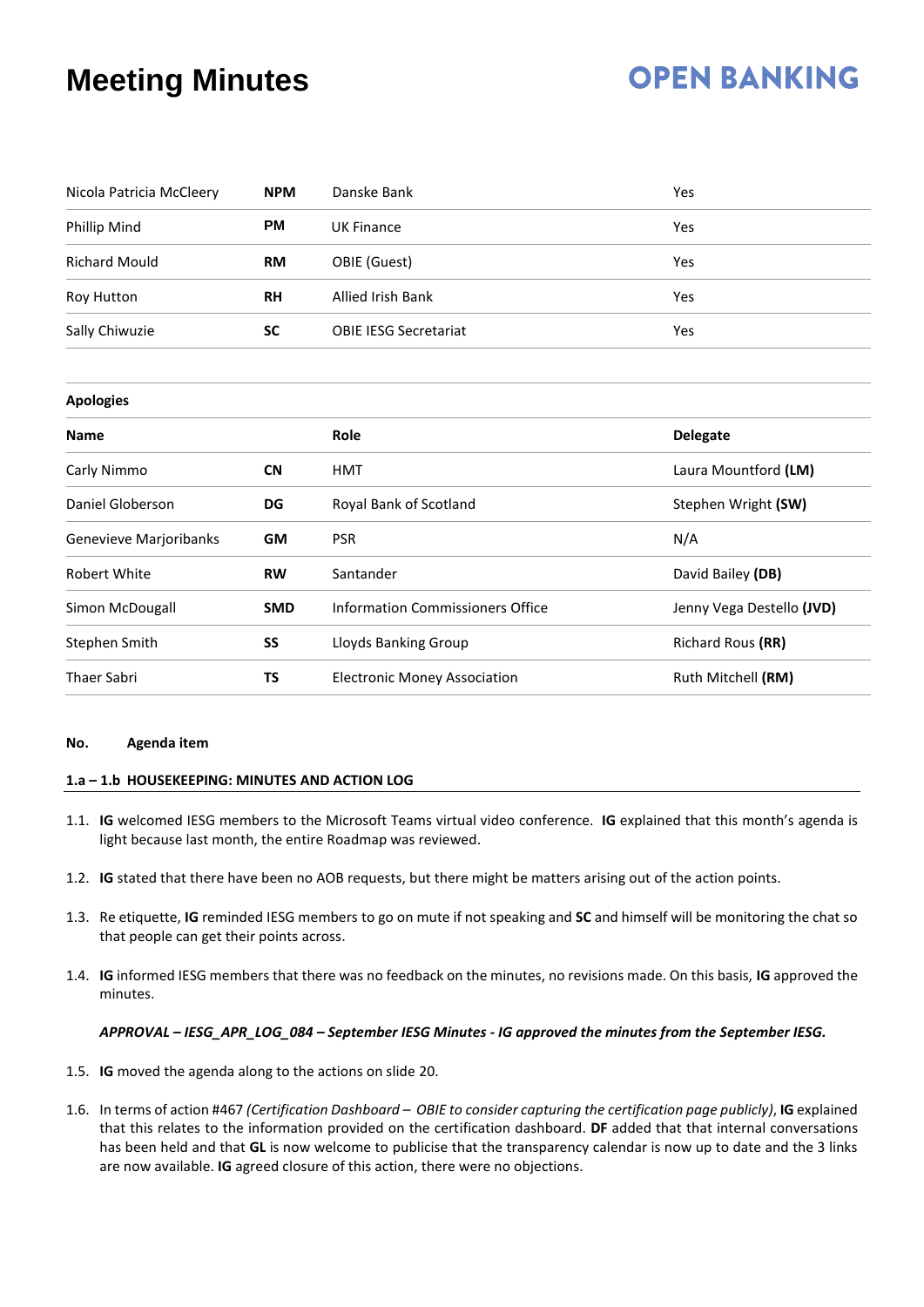1.7. For action #468 *(Performance Improvement Plans - SW / EC to discuss the measurement of confirmation of funds in more detail)*, **IG** explained that this was a point of clarity on the PIPs which has now been discussed and closed.

**OPEN BANKING** 

- 1.8. **IG** moved on to discuss action #469 *(Programme Update - OBIE to review the programme update section of the pack. IESG members to feedback contributions via email)*, **IG** reminded IESG members that this relates to a change in format of the programme pack, particularly in things relating to funnel and KPIs. **IG** stated that this is included in the pack and this action can be closed.
- 1.9. On action #470 *(PSD2 Liability Framework – AA / IG / GL (and interested parties) to have a meeting to discuss this in further detail*), **IG** reminded IESG members that GL requested this item, a meeting did happen and **AA** is sending out the action items. **IG** stated that any new actions will be picked up at the next IESG. **IG** opened to **AA** and **GL** to give an opinion. **AA** explained that there were four follow-ups:
	- 1.9.1. The FCA to check in on legal liability and where it is mentioned in PSD2.
	- 1.9.2. A bigger conversation with a wider range of actors meeting to be scheduled with more time for people to attend.
	- 1.9.3. A meeting in the New Year to understand how a breach will be reacted to (including crisis communications).
	- 1.9.4. Some work to be done on false adjudications where data has leaked.
	- **GL** stated that these were the actions agreed. **IG** asked **SC** to mark this action as closed.
- 1.10. With regards to action #471 *(Roadmap items - Customer Evaluation Framework (CEF) - AA to take the determination of what a periodic review of the Customer Evaluation Framework (CEF) looks like as an agenda item at the next EAG)*, **IG** stated that this will be tabled at the EAG in November and then will come back to IESG. **IG** suggested leaving the action open until EAG and then return to IESG.
- 1.11. **IG** moved on to action #472 *(Roadmap items - TPP side customer protection - MCH and FR to articulate what practical activities they would seek to undertake in order to assess the possibility and appropriateness of creating a code)*, **IG** reminded IESG members that this was an action for **MCH** and **FR** to articulate what they would look for in determining whether a code for TPPs would make sense. **IG** was pleased to say a well written proposal was received. **IG** stated that this could be discussed in more detail as an AOB item. On this basis, **IG** agreed closure.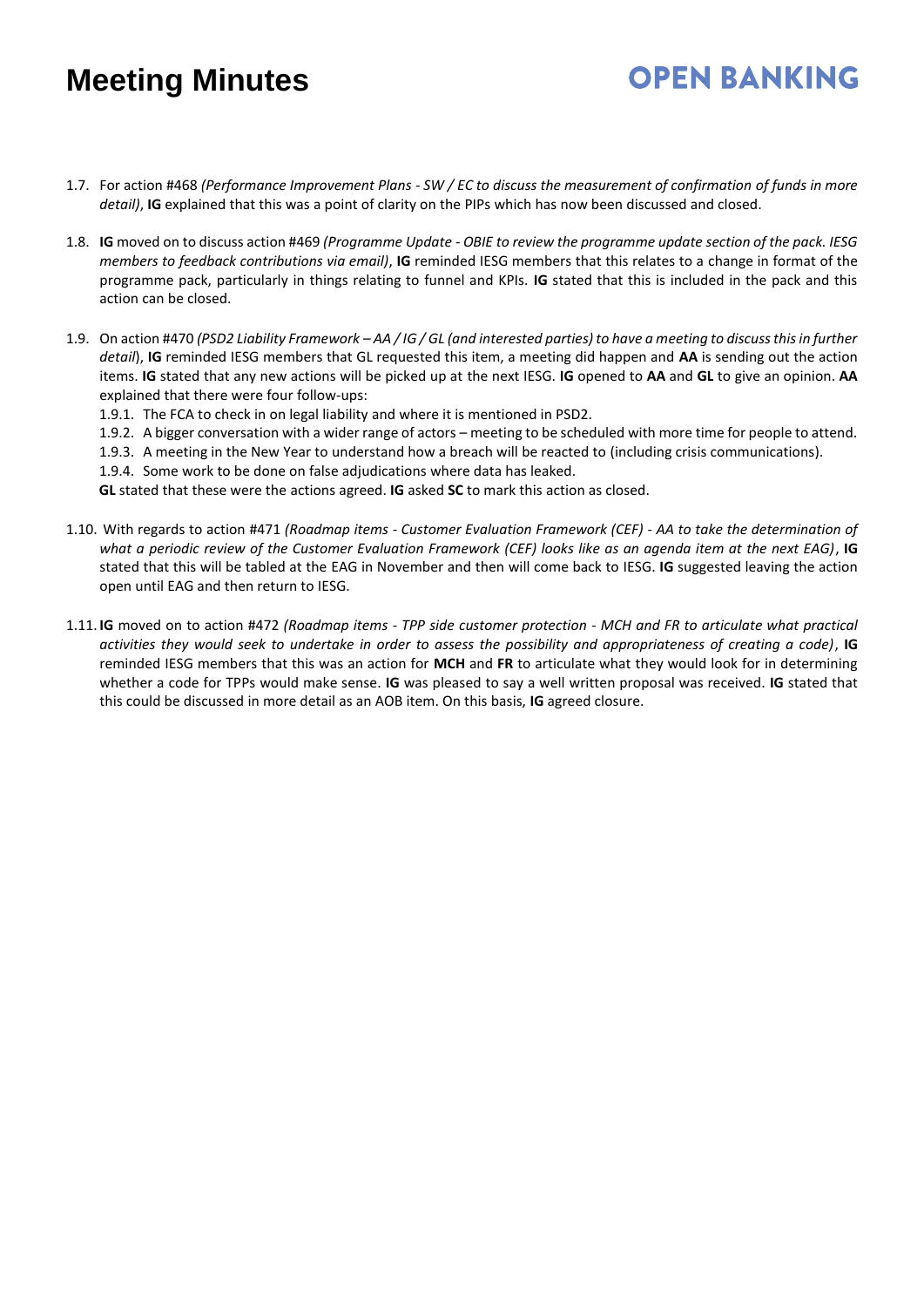# **OPEN BANKING**

### **ACTIONS**

| <b>Action Number</b> | <b>Date Raised</b> | Owner        | <b>Description</b>                                                                                                                     | <b>Notes</b>                                                                                                                                                                                                                                                                                                                                                            | <b>Target Date</b> | <b>Status</b> | <b>Date Closed</b> |
|----------------------|--------------------|--------------|----------------------------------------------------------------------------------------------------------------------------------------|-------------------------------------------------------------------------------------------------------------------------------------------------------------------------------------------------------------------------------------------------------------------------------------------------------------------------------------------------------------------------|--------------------|---------------|--------------------|
| IESG_2020_301_467    | 30/09/2020         | <b>EC/DF</b> | Certification Dashboard - OBIE to consider<br>capturing the certification page publicly.                                               | Update 27/10 - Closure agreed.<br>Update 22/10 - The front page of the transparency calendar<br>has been updated to now include 3 links to the following areas<br>of conformance:<br>- functional conformance<br>- FAPI security conformance<br>- Customer Experience Guidelines (CEG) conformance.<br>Propose to close.                                                | 27/10/2020         | Closed        | 27/10/2020         |
| IESG 2020 301 468    | 30/09/2020         | DF           | Performance Improvement Plans - SW / EC<br>to discuss the measurement of confirmation<br>of funds in more detail.                      | Update $27/10$ – Closure agreed.<br>Update 13/10 - Discussion held at bilateral. SW acknowledged<br>that there are live CoF consents and traffic. The monitoring<br>team assured SW that the data is produced directly from<br>NatWest's submitted MI, which includes CoF albeit low<br>volumes. Propose to close.<br>Update 30/09 - DF to take this to the bilaterals. | 27/10/2020         | Closed        | 27/10/2020         |
| IESG 2020 301 469    | 30/09/2020         | IG / EC      | Programme Update - OBIE to review the<br>programme update section of the pack. IESG<br>members to feedback contributions via<br>email. | Update 27/10 - Closure agreed.<br>Update 20/10 - Programme update pack has been redesigned<br>and now included in the October IESG pack. Propose to close.                                                                                                                                                                                                              | 27/10/2020         | Closed        | 27/10/2020         |
| IESG 2020 301 470    | 30/09/2020         | AA           | PSD2 Liability Framework - AA / IG / GL (and<br>interested parties) to have a meeting to<br>discuss this in further detail.            | Update $27/10$ – Closure agreed.<br>Update 23/10 - Meeting held 23/10. Propose to close.                                                                                                                                                                                                                                                                                | 27/10/2020         | Closed        | 27/10/2020         |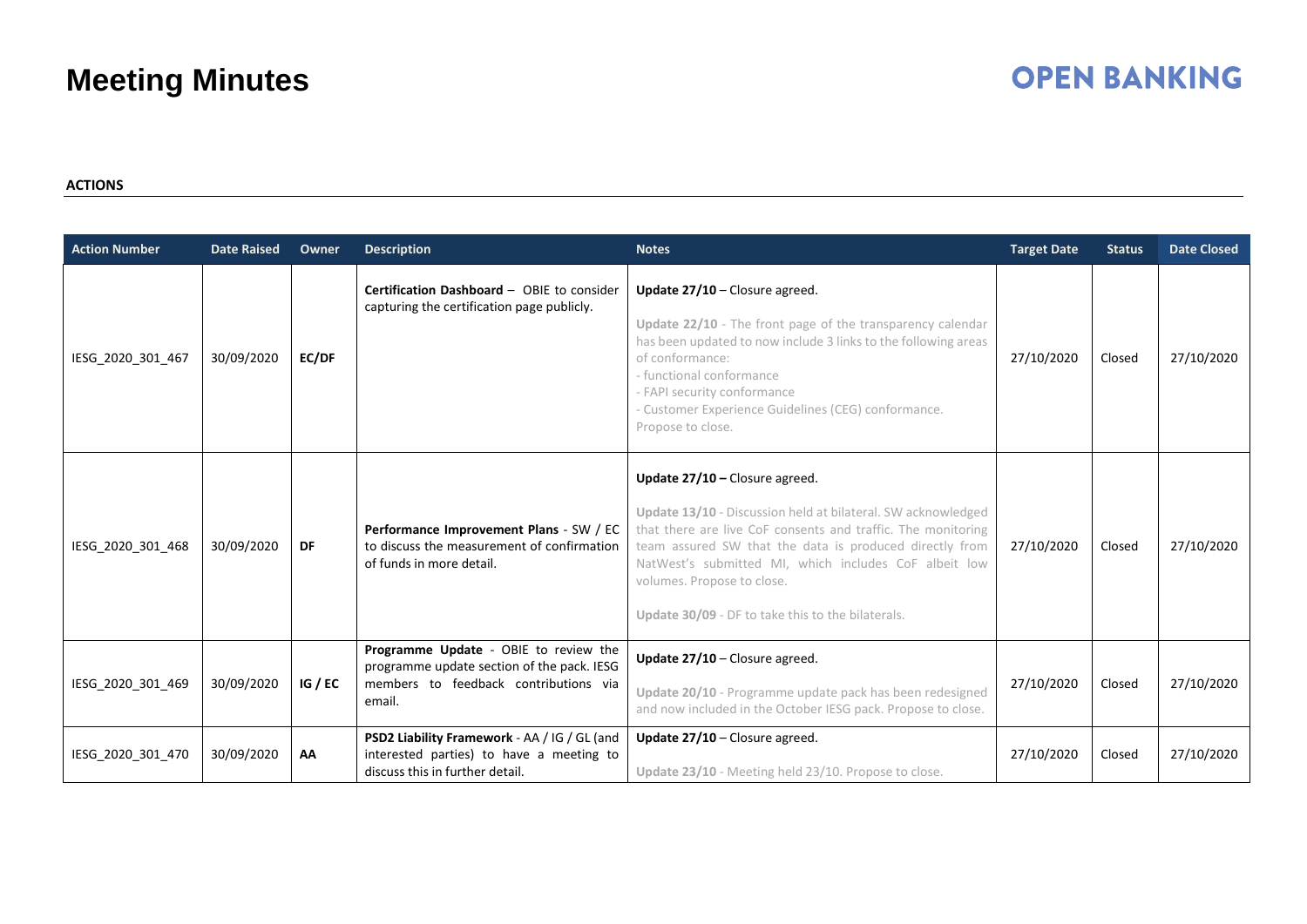# **OPEN BANKING**

| IESG 2020 301 471 | 30/09/2020 | AA                | <b>Roadmap items - Customer Evaluation</b><br>Framework (CEF) - AA to take the<br>determination of what a periodic review of<br>the Customer Evaluation Framework (CEF)<br>looks like as an agenda item at the next EAG.     | <b>Update 23/10</b> - This is to be discussed at the next EAG. Carry<br>forward to the November IESG.                                                | 25/11/2020 | Open   |            |
|-------------------|------------|-------------------|------------------------------------------------------------------------------------------------------------------------------------------------------------------------------------------------------------------------------|------------------------------------------------------------------------------------------------------------------------------------------------------|------------|--------|------------|
| IESG 2020 301 472 | 30/09/2020 | MCH/<br><b>FR</b> | <b>Roadmap items - TPP side customer</b><br>protection - MCH and FR to articulate what<br>practical activities they would seek to<br>undertake in order to assess the possibility<br>and appropriateness of creating a code. | Update $27/10$ – closure agreed.<br>Update 23/10 - Written proposal received. Verbal update to<br>be provided at the October IESG. Propose to close. | 27/10/2020 | Closed | 27/10/2020 |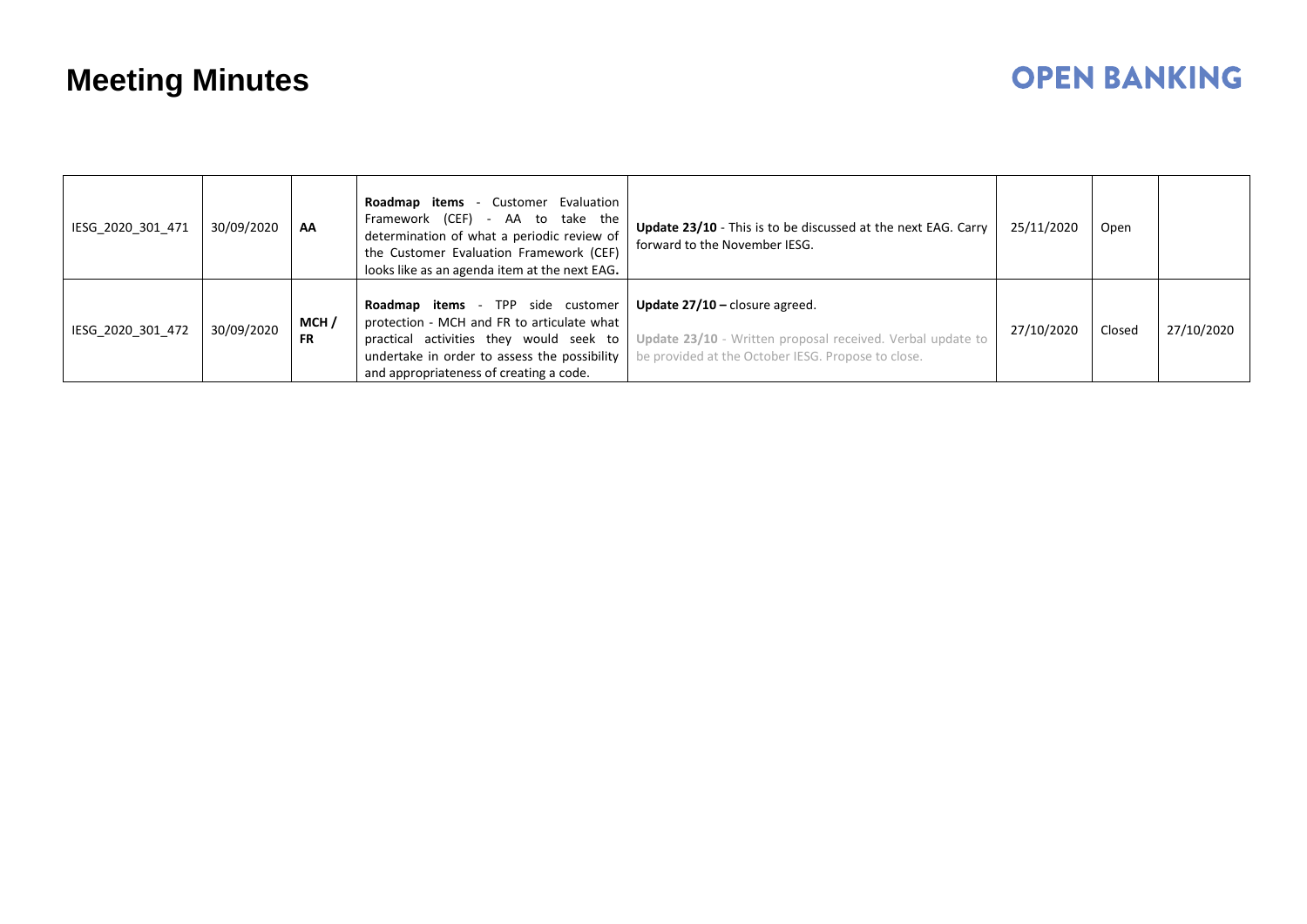## **OPEN BANKING**

#### **1.c PROGRAMME UPDATE**

#### *1.c.i OBIE STATUS REPORT*

- 1.12. **IG** moved IESG members on to the programme update on slide 22, requesting **EC** to give highlights from the status of the OBIE. **IG** noted more ambers as compared to the September IESG asking why that is the case and what the mitigating actions are being undertaken.
- 1.13. **EC** recapped on the month before, stating that the amber status was owing to the slippage around the CoP / CRM. **EC** stated that this remains the reason for the amber status this month, although there are some additional areas of risk. **EC** explained that there the TPP side customer protection consultation still needs to be completed and there is a concern regarding the risk of not having a full consultation given the state of economy. **EC** stated that the new item called out in the pack is the is the directory support for the new UK RTS as a result of the EBA eIDAS decision. **EC** added that work is progressing to plan on the build, however, there is a risk until the publication of the outcome of the FCA consultation. **EC** believed the FCA would conclude (at least on certificates) in the early November 2020, at that point the risk will be realised or there will be confirmation that there is no further risk to delivery.
- 1.14. **EC** informed IESG members that the MI consultation for the ASPSP side (mainly the CMA9) is concluding this week (w/c 26 October 2020) and workshops are being arranged to that effect. EC stated that it would be possible to give a full update at the next IESG. **EC** paused for questions.
- 1.15. **MC** stated that at the last IESG, he raised a concern about complexity of the requirements on the data on MI near real time provision of data. **MC** explained that there are significant concerns by his team about the fact that it is a significant piece of development work. **MC** wanted a view as to whether the other ASPSPs feel the same.
- 1.16. **CA** felt that Barclays would be in a similar position in terms of the work and the complexity on first review.
- 1.17. **RR** echoed the same comments complexity, time, lack of clarity about the benefit of providing real time data feeds.
- 1.18. **EC** explained that the two technical sessions being arranged have a lot to do with discussing the details.
- 1.19. **CM** stated that the deadline for feedback is end of play on 30 October 2020. **CM** stated that there are two areas where challenges have been noted - some elements of the data are proving challenging for ASPSPs to provide, the team would like to understand more about this difficulty. Secondly, **CM** stated that the frequency of the requirement is causing some challenges which the team is trying to understand. Upon receipt of feedback, **CM** explained that the team will analyse.
- 1.20. **IG** stated that nothing has been concluded and there are limitations to what can be concluded at IESG, but information is being gathered.
- 1.21. **SW** stated that firstly, this is technically because MI has been built and the team is being asked to reverse that. **SW** wanted the complexity revisited. Secondly, SW wanted the issue of availability to be thought through a bit more.
- 1.22. **RH** echoed everyone else's comments significant cost, time and asked whether the problem statement is right as everyone reports to regulators about downtime and so real time request does not seem right. **RH** could not see the business case and did not accept the logic around spending so much on something that has so little impact on the end users.
- 1.23. **GL** sympathised with the comments and agreed with **CM** the speed to respond to issues arising is important as opposed to waiting for regularised periodic reporting. **GL** wondered which technical builds are worth having a centralised measuring tool and which will require re-engineering by the ASPSPs. **GL** wanted to see a framework for analysis that itemises those points and what can and cannot be done.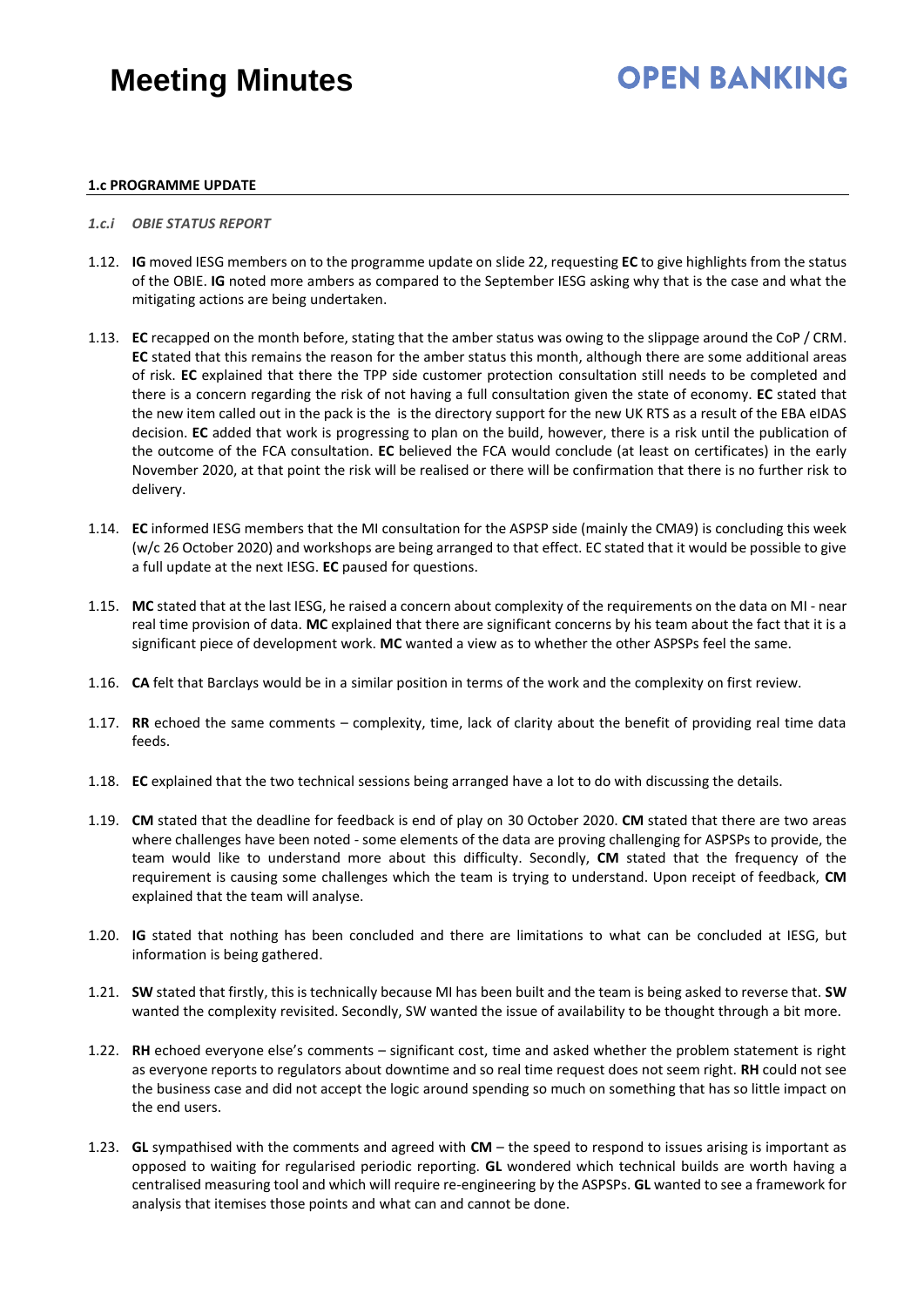# **OPEN BANKING**

- 1.24. **RR** agreed with **RH** in response to **CM**'s observations. **RR** thought it should be up to the business to decide to invest in such capabilities. **RR** stated that sometimes money gets lost, questions of costs and proportionality are not considered. **RR** stated that this needs more detailed analysis is required as he is not buying into the business case.
- 1.25. **IG** thought it was helpful to hear everyone air concerns, stating that this is still inflight consultation. IG reminded IESG members of the powers accorded to him as Trustee to enable monitoring, but he understood the need for proportionality. IG stated that there is an important requirement to go through this is a considerate fashion, adding that it would be important for him to understand how hard this activity is. **IG** understood that a minor change in an MI requirement can turn from easy to difficult, especially when it has to do with complicated architecture. **IG** hoped that this consultation would be helpful to the CMA9. **IG** also encouraged the OBIE team managing the consultation to have a framework to allow this to be investigated. **IG** concluded – this is an ongoing consultation, feedback should be constructive, no decisions have been made and if extra time required, that can be done.
- 1.26. **FR** responded to **RR**'s point, understanding the complexity and proportionality query, but encouraged RR to look at how this opens up other doors; this is a good pilot for considering other approaches to open finance and regulatory technology, an opportunity to innovate and think in slightly broader contexts.

#### *1.c.ii CMA9 IMPLEMENTATION UPDATE*

- 1.27. **IG** moved IESG members on to the implementation summary on slide 23. **EC** explained that some changes have been made by the CMA9 during the last month and all deliverables are moving ahead in the right direction. **EC** called out Cater Allen at the bottom of the slide, asking IESG to recall that they had been on long term directions to bring across their legacy platform to a new platform in order to allow open banking to their entire customer base. **EC** stated that the migration has now been concluded and it should be interesting to watch this unfold over the coming months.
- 1.28. **IG** paused for comment.

#### *1.c.iii CMA9 CERTIFICATION UPDATE*

1.29. **IG** moved on to the conformance dashboard on slide 24. **IG** noted more improvements – more greens turning to blue. **EC** stated that through this reporting cycle, the level of the standard that should have been implemented has moved to 3.1.5 and some of the CMA9 have completed some of the certifications against the 3.1.5 standards - Danske and Barclays, others are close and going through the process of proving whether they are certified or not. EC hoped to see more greens and blues in the November IESG.

#### *1.c.iv. Performance Improvement Plans (PIPs) Dashboard*

- 1.30. **IG** noted that this seems to be moving according to plan, though there has not been much change.
- 1.31. **DF** stated that a few more ambers are on the plan, the team is awaiting a number of (draft) plans. **DF** explained that Nationwide are now in the monitoring phase to check and confirm that the PIS response times remains within the agreed parameters over a sustained period. **DF** expected that by the next IESG there will be more changes once the plans come in.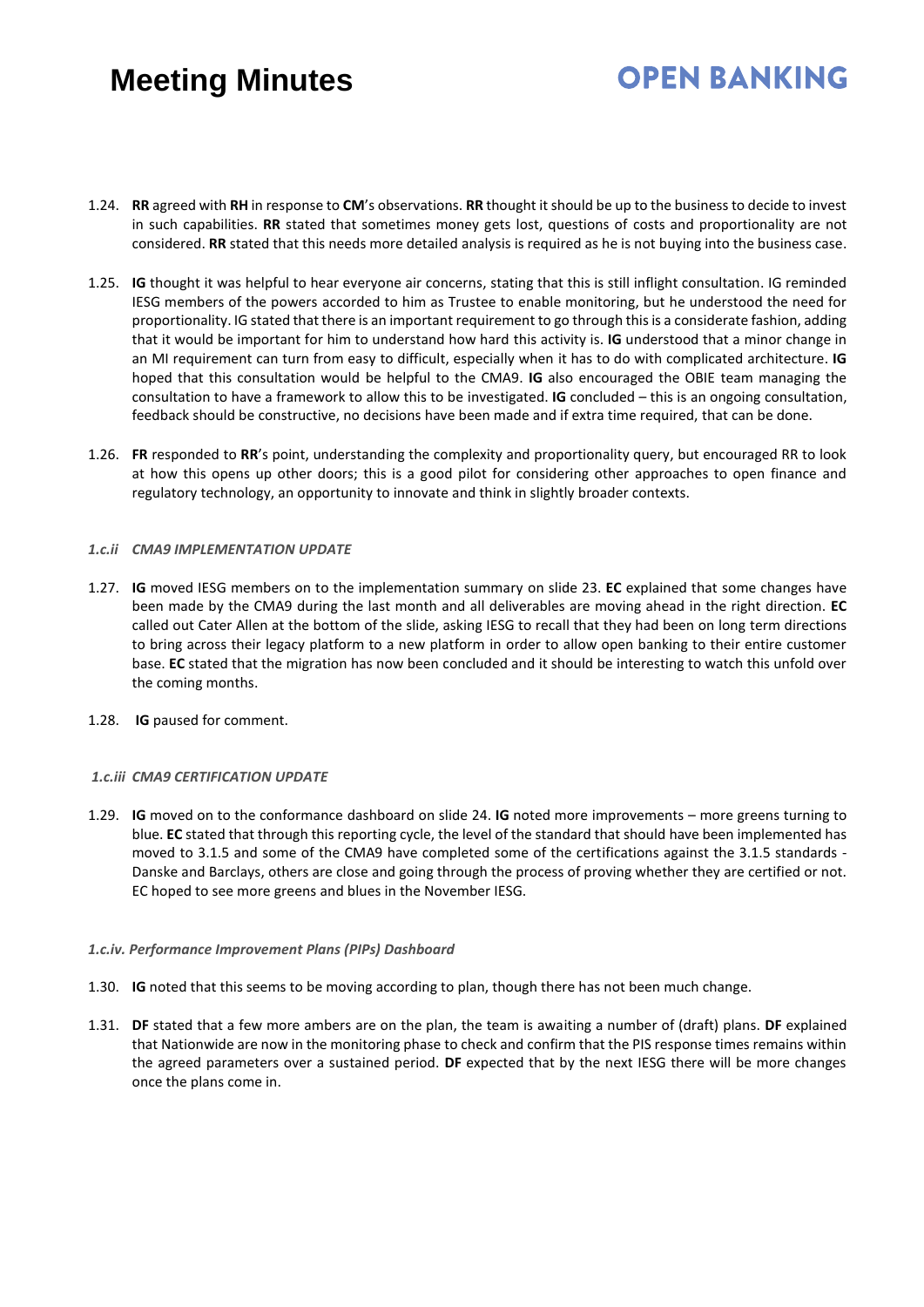# **OPEN BANKING**

#### *1.c.v KPI DASHBOARD*

- 1.32. **IG** moved the agenda on to KPIs dashboard which is new slide 26. Following the broad view that this information was drowning in numbers, **IG** stated that the slide is trying to introduce the pertinent KPIs to a single page. **IG** stated that the old information still exists, but it is has been relegated to the back of the pack. **IG** stated that this is a moving feast and feedback is welcome. **IG** stated that the top right of the page is the key information on the funnel, and it helped to solve some questions that were being asked a few years ago in terms of where TPPs were coming from.
- 1.33. **MCH** mentioned in the side chat:

*[27/10 10:46] Mark Chidley On KPI Dashboard helpful to see prior month and trends. A small step in the right direction IMO.*

- 1.34. On availability, **EC** explained that this took a slight downturn over the month but was optimistic that this would improve over the next cycle. **EC** related this to change activity and the result of some difficult implementations. **EC** stated that the CMA9 will commit to continue to look at the way they implement change, adding that despite the drop, response times have remained within the Operational Guidelines. On successful API calls, **EC** explained that this was up in prior months (approaching 7 million); upon a month on month comparison (especially because there are fewer days in September), then that represents 5% increase in volume. **EC** added that there has been an uptake in payments (5k+), therefore there has been improvement around those.
- 1.35. **FR** wondered how important it is to see PSU adoption numbers on this slide. **IG** explained that the PSU numbers need to go through a lot of challenge with each of the banks before publishing, therefore, the comfortable approach is to talk about them at points in time where it makes sense – possibly quarterly. As the numbers are volatile, **IG** stated that the team has had to make estimates in the past and for this reason, **IG** was wary of putting changing numbers on a dashboard.
- 1.36. **FR** asked for the slide on PSU adoption to be improved, adding that she has requested this via email a few times. **FR** explained that because of the nature of the data (and its interpretation), it is important that it is shared. **FR** explained that if estimates are being made, transparency on this is important so that a consensus can be developed around the interpretation of this data. **FR** went on to discuss accountability, stating that as a consumer representative, she has no visibility on PSU numbers to know how individuals and SMEs are adopting open banking. **FR** explained that transparency of this data will allow for visibility on market and media spend. **FR** was concerned that as an advisor, she needs to see the PSU numbers.
- 1.37. **IG** stated that **FR** makes a strong case which he was sympathetic to and this indicates that at some point there should be an assessment of PSUs. **IG** stated that the case is not a monthly full assessment of data. **FR** thought that quarterly at the least with a breakdown is necessary. **FR** gave the example of the 2 million announcements, explaining that this should have been brought to IESG.
- 1.38. **IG** stated that there is a good argument to have a session on PSU numbers, however, **IG** did not agree that there is a case for a dashboard.
- 1.39. **GL** was curious about the process that Open Banking is going through regarding deciding that the numbers are good enough to release. **GL** wondered if it would be helpful for the process should be evaluated. **IG** explained that it is a simple case of there being no margin for error.
- 1.40. **MCH** explained that IESG gets into granular detail on the activities being undertaken by the CMA9 have to do to comply with the Order but the whole purpose of the Order is to see open banking propositions adopted by consumers because in the absence of that, **MCH** stated that there will have to be a market investigation. **IG** explained that the point of the Customer Evaluation Framework is to assess whether or not the outcomes envisaged by the CMA in the investigations and the Order have been met and only so far that the OBIE can go in terms of the implementation of this, adding that there is a discussion on this later in the meeting. **IG** expressed a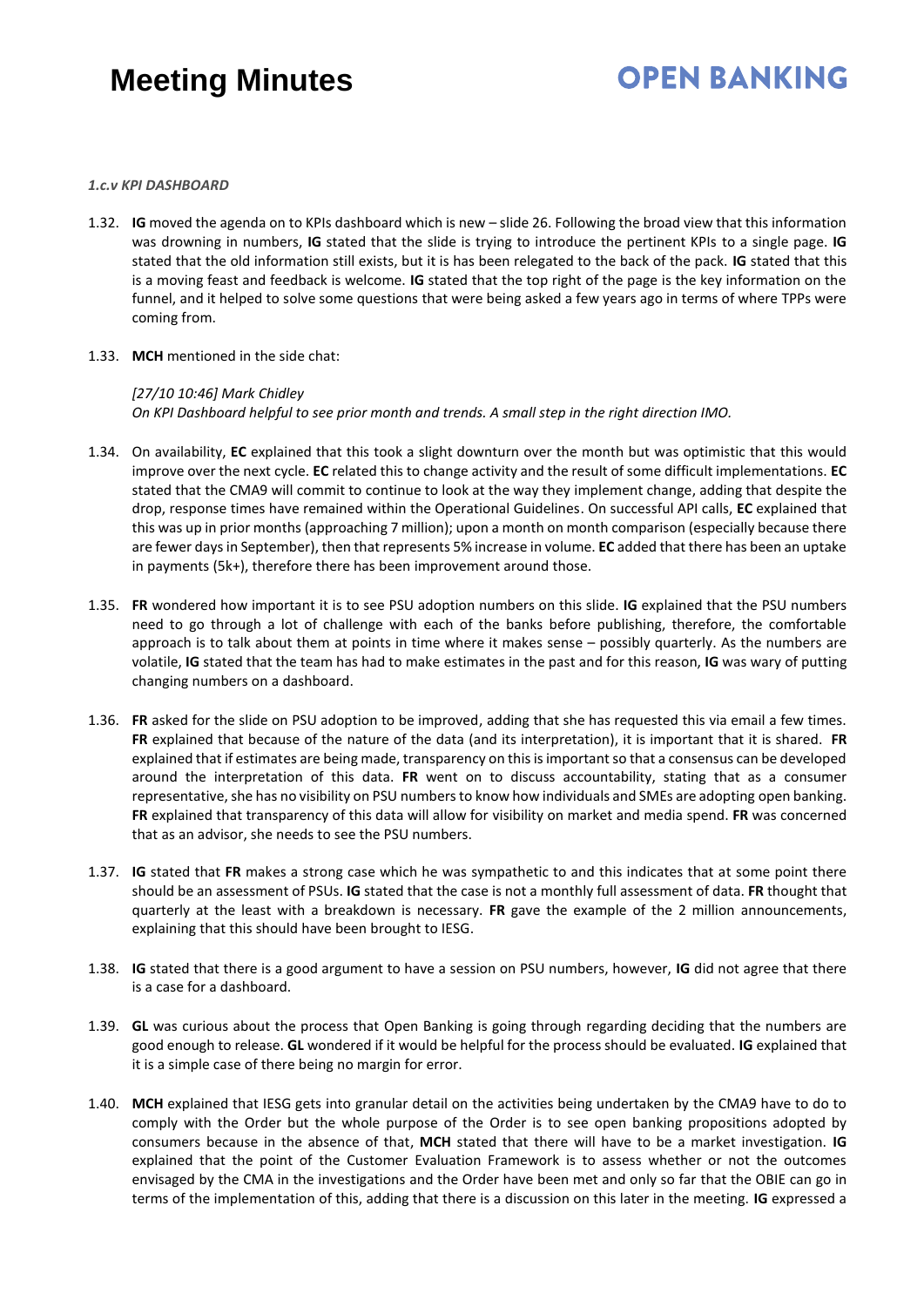### **OPEN BANKING**

frustration about not understating the purpose of a dashboard which is to monitor the PSUs. **IG** stated that this is not a dashboard point, there will be a session on PSU's in upcoming months. **IG** added that there are a lot of companies with different perspectives on this and there is a need to be sensitive.

- 1.41. **MCH** was happy to hear this, adding that he would love to understand more about why this is so difficult as the ultimate purpose is to drive adoption. **IG** clarified the purpose of right-hand side is ecosystem engagement and not consumer adoption.
- 1.42. **FR** wanted to be clear on a principle basis, she disagreed. She noted that there was an outstanding practical aspect there is an unclear slide on PSU adoption. **FR** stated that she has been asking for this to be improved, the current slide is not even properly labelled.
- 1.43. **IG** stated that there has been a call for feedback over the months and was willing to take comments from IESG members on whether this can be improved (and how) or removed.

#### **2.a END USER RISK COMMITTEE (EURC) UPDATE**

- 2.1. **IG** turned to slide 27, inviting **AA** and **RM** (who part of the policy team and secretariat for EURC) to give an update.
- 2.2. **RM** started by reiterating the background **EURC** was set up to enable risks of consumer harm to be raised, and more pertinent risks are brought to IESG. RM reminded IESG members that so far data risks were brought to this forum and there were debates about these, last month, risks of customer harm was discussed. RM explained that 10 risks were discussed, of which 5 were worth of note to bring to this forum and of those 5, 3 are matters and issues that have been debated a lot, with activities in place to address those risks – some are activities in the revised Roadmap. RM added that there are two risks that have had less discussion and there has been a decision to bring these to IESG.
- 2.3. **RM** introduced the first risk *Lack of agreed language causes consumer confusion*. **RM** explained that within Open Banking, there is a tendency to use technical language which may impede customers confidence and willingness to participate and use the system. RM added that technical terms are used, but a lot of these are widely adopted and understood, however, within Open Banking, technical terms are used but there is some inconsistency on how they are used. **RM** stated that these issues have been raised in the SME think tank and regularly brought up in consumer organisations.
- 2.4. **IG** opened the floor for clarifications. **IG** asked if this is a risk of customer detriment or lack of adoption.
- 2.5. **RR** was interested in what TPPs think about common language because the first point of contact with the TPP.
- 2.6. **CA** was interested to understand what evidence there is to support the fact that this risk must be solved for and if it is impacting on consumers.
- 2.7. **FR** explained that language comes up regularly in terms of how consumers engage within financial services; there is no specific evidence in relation to Open Banking that consumers struggle. FR thought that PIS (as an example) is not a big seller in terms of its other connotations. There is precedence that consumers find jargon off-putting and as a result may make uninformed decisions (e.g. work in pensions). FR thought that some basic terms (to cover at least payments) would be beneficial. **FR** sat in an interview on 26 October and there was a question asked by a participant that suggests that consistency is needed.
- 2.8. **JVD** wanted to back up the fact that language has been a big issue not just for consumers but around legal meanings. **JVD** explained that some work was done with the OBIE around the term 'consent' due to various connotations. **JVD** stated a need to ensure that terms are not being recycled or reused.
- 2.9. **RM** explained that CA's question has been answered by FR and JVD. Regarding RR's question, GL will comment later. In terms of detriment vs adoption, **RM** stated that detriment has always been concentrated on, but the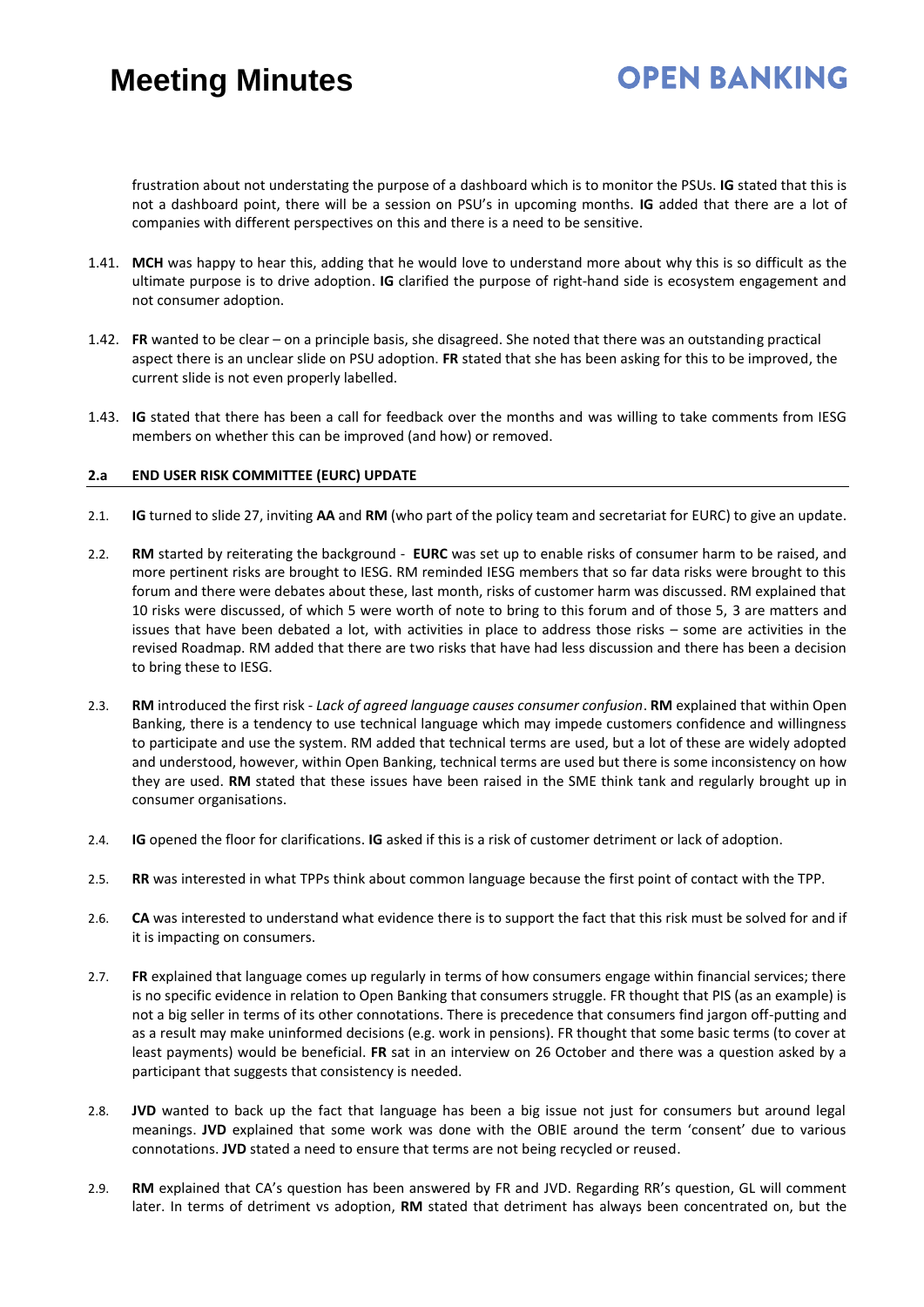### **OPEN BANKING**

detriment is the fact that portions of the population that will be excluded from the benefits of Open Banking – more of egocentric harm than direct harm.

- 2.10. **IG** asked if this is meant to be a recommendation at this stage. **AA** stated that the EURC have decided that needs to be brought to the attention of IESG, therefore, it needs to be decided if there is work to be done and the appropriate time to trigger it.
- 2.11. On this basis, **IG** asked if this is the kind of risk that merits action, and if so, what is the action?
- 2.12. **GL** explained that even amongst financial services and technological industries, PSD2 sets a new bar and even though he has been in IESG from the beginning, he only understands half the terms. **GL** thought that clear and accessible ways of deciding meanings would be beneficial.
- 2.13. **IG** stated that if there is a consensus around this, then **AA** should take this away and come back with recommendations for consideration at the next IESG.
- 2.14. **NMc** acknowledged that this is a risk and was happy to work on solutions.
- 2.15. **GS** was supportive of trying to find some consistency as an ecosystem.
- 2.16. **IG** explained that one of the challenges is that even when there is consistency of language, getting everyone to adopt it is another challenge.
- 2.17. **DB** was sure that there are things that could be done to make it easier and agreed with all the other perspectives. **DB** thought that it could be made 80% better without too much effort and was happy to supportive.
- 2.18. **MC** was supportive but wanted to be clear who this is solving for. RR explained that there are certain terms that some consumers do not know, nor do they need to know. MC thought that solving for the consumer is the right thing to do, but not for the people who have jobs in the industry.
- 2.19. **RH** built on **MC**'s points. As far as customer is concerned, a faster payment means that the money will be available in two hours, for example.
- 2.20. **FR** did not think she had ever seen a merchant offer 'faster payment' as a payment option and was happy with the support, but the question is '*who should do this work?*'
- 2.21. **IG** stated that there is no individual sees Open Banking in isolation, because it sits on other things citizens and small businesses. **IG** stated that there are many ways to approach this, asking **AA** to think expansively of different ways of approaching this, including engaging PM at UK Finance, explaining that it should not be a monopoly for Open Banking.
- 2.22. **IG** moved on to the second risk.
- 2.23. **RM** introduced the second risk *Consumers cannot easily control their spending because balance is not visible at point of payment***. RM** stated that there were several debates around this risk – there was consensus that this should be raised at IESG, but there were 3 mini risks that arose out of this.

1.43.1. There is a clear customer need for this, the evidence to support that need is the payment strategy forum and groups that are excluded because they want to use cash;

1.43.2. The balance is widely available, but in different channels and the evidence to support that is the use of the banking app – there are consumers who check their balance multiple times a day;

1.43.3. Balance is not preventing customer adoption and the evidence to support this is in the cards world which has grown consistently over time.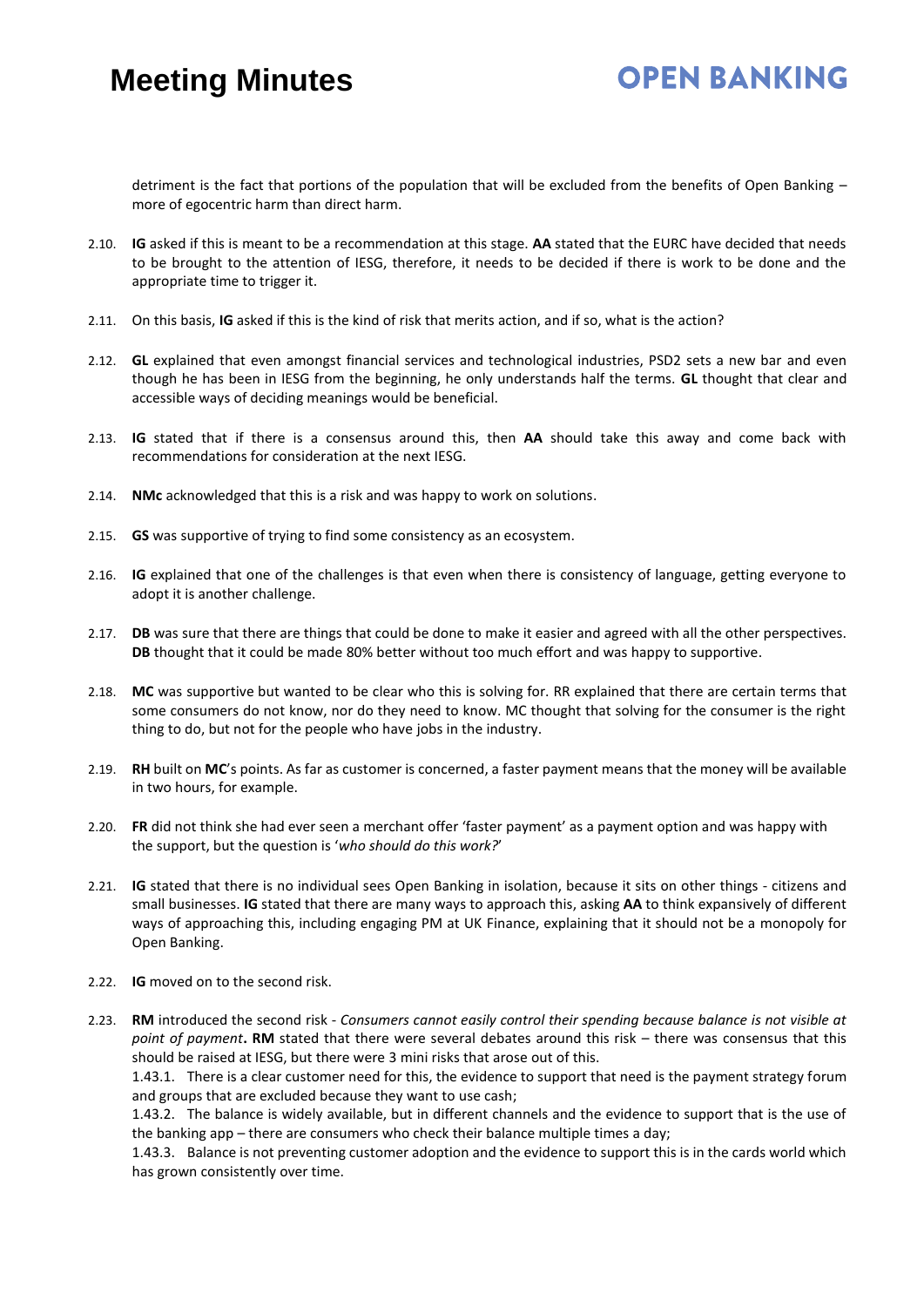### **OPEN BANKING**

**RM** flagged that there are constraints – the regulatory framework does not include balance for the PISP and there are obligations not to create obstacles.

- 2.24. **IG** explained that this is quite complex with different viewpoints, some of which converge, and others diverge. From **IG**'s perspective, going back to the point on production detriment, he wanted to know whether it is that customers want it and if they get it, they will adopt and if they do not have it, then they are suffering a detriment. **IG** also wanted thoughts reflective of the EURC, particularly leveraging the experience of cards.
- 2.25. **IG** opened the floor to comments.
- 2.26. **AA** clarified that some journeys enable balance to be shared, some journeys where account is selected at the ASPSP will show the balance on those individual accounts. AA explained that this risk is referring to where the account selection is made at the PISP end to make a quicker journey.
- 2.27. **IG** asked if there is any analysis to show that this causes detriment. **AA** explained that a lot of users will use journeys where account is selected at the ASPSPs.
- 2.28. **IG** opened the floor to clarification questions?
- 2.29. **GL** wondered about the comments made on the similarity of the adoption of card payments did anyone consider the role of innovation?
- 2.30. **RM** explained that there is an emerging concern around these journeys that will be adopted in the future that will not have this available, this is the risk. **RM** added that there is an underlying concern that is not fully understood as opposed to the level of evidence regarding what was driving the adoption of cards and factors preventing that. **RM** added that this is the art form of risk management as opposed to the science point.
- 2.31. **GL** stated that to say that something has been adopted and therefore, something else is not needed misses the point of innovation. **GL** stated that he had personally been in a shop where his card declined, and he could not make a payment which he described as embarrassment and an unpleasant experience. GL stated that being able to understand balance at point of payment is a technical change that would be beneficial to the human experience. GL stated that evidence is a limited way of thinking of innovation, Open Banking and PSD2 are 3 principle drivers – improvement of enjoyment and less risky.
- 2.32. **HP** explained that **GL**'s point is fair, however, the problem statement at EURC was '*has PIS failed to take off because of this potential gap and is that harming adoption? The feature is not available in cards.'*
- 2.33. **HP** added that there is a role for innovation outside of the regulatory space as there is nothing stopping the implementation in TPP journeys. **IG** thought this was an interesting perspective. **IG** had always assumed that a lot of the payment wallets that are on mobile phones (apple pay) where people are paying by debit cards do not have open banking included.
- 2.34. **RR** stated that the group has talked about how some people prefer to use cash for budgetary reasons (this might be the poorer and more vulnerable people). RR added that cards comes with additional protection as if there is an impulse buy or a customer feels like it was the wrong purchase, they are entitled to a charge back. **RR** stated also that in this TPP journey, the PISP is working for the merchant and at worst, has an incentive to speed the customer through. If the customer changes their mind, **RR** explained that it is a good outcome compared to the merchant. **RR** thought it was necessary to weigh the detriment to the merchant against the detriment to the customer, adding the LBG is poised to explore both questions. **RR** proposed that next step is to bring this back for further consideration.
- 2.35. **IG** agreed that this warrants further information.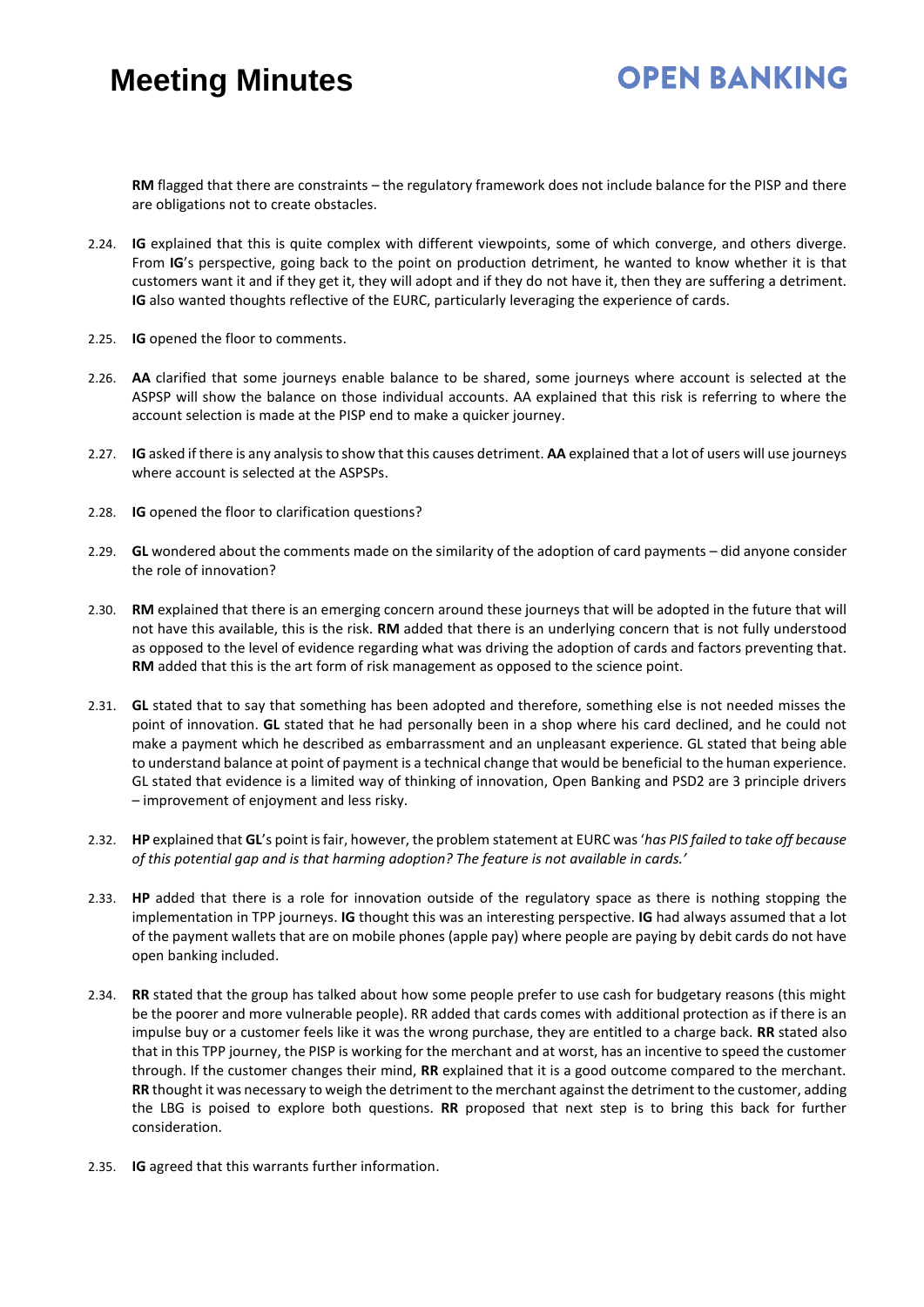2.36. **FR** wanted to be clear that the vanilla redirection journey (where you select at the ASPSP) allows consumers to see their balance. However, not all CMA9 offer this facility in their journeys. **FR** explained that in a retail journey where a merchant or PISP wants to improve the customer journey, they will ask the consumer to select the for account number and sort code in the PISP domain so the PIS can save it and provide for a slicker journey. **FR** stated that this is the journey that does not show balance and it is not a recommendation in the CEG to show balance. **FR** wanted to hear from the FCA whether screen showing balance before authentication or balance on the same page is an obstacle. In terms of thinking about the work going forward, **FR** thought that it would be important to review the CEG and see where this can be improved.

**OPEN BANKING** 

2.37. **IG** concluded that around the table, there is appetite to try and push this further. **IG** requested that AA should bring back a range of different actions in order to make further progress on this.

*ACTION - IESG\_2020\_301\_473 - EURC - AA / RM presented the following risks: a. Lack of agreed language causes consumer confusion; and b. Customers can come to harm because the balance is not visible at the point of payment and specifically the harm is that customers are unable to control their spending. Following on from the presentation of these risks to IESG members, AA to bring back potential solutions to the next IESG meeting. Due Date – 25 November 2020*

#### **2.b A2(b)iii DASHBOARD REVIEW – MINOR ADJUSTMENT TO SCHEDULE**

- 2.38. **IG** introduced slide 34 a paper for approval, inviting **AA** to update IESG members.
- 2.39. **AA** explained that the industry consultation is scheduled to complete by November, however, it will not be discussed at IESG meeting in December which is slightly out of schedule. AA stated that this is solvable by reducing the consultation periods for future consultations.
- 2.40. **IG** opened the floor to concerns and / or questions around the table.
- 2.41. **CA** wondered if **AA** could share the customer information on the dashboard. AA was happy to do that upon sharing with EAG in the first instance. CA was happy with this.
- 2.42. **IG** thought that this was a practical and logistical matter and was happy to proceed with that.

*APPROVAL - A2(b)iii DASHBOARD REVIEW – MINOR ADJUSTMENT TO SCHEDULE - The OBIE requests approval from IESG for a minor change to the timetable for this Roadmap item. The final report and recommendations will be delayed from the planned end November deadline to the December IESG.*

### **2.c INDUSTRY CONSULTATION APPROACH FOR A2 (b)(i) VARIABLE RECURRING PAYMENTS AND A10 SWEEPING EVALUATION**

- 2.43. **IG** introduced slide 35 an update on VRP and sweeping.
- 2.44. **CM** explained that there are two elements to the Roadmap items. **CM** explained that firstly, the paper looks at the VRP standards and the other is sweeping. **CM** explained that these two items will be running in parallel for the first round of industry consultations during November and December. Unlike the previous consultations, **CM** explained that he was conscious of people's time; on this basis, there will also be a series of workshops. **CM** stated that the first of these is on 11 December.
- 2.45. **CM** stated that feedback for the first round will be due on 04 December to allow analysis, assimilation and presentation to IESG on 17 December. **CM** stated that following on from this, the various elements will be updated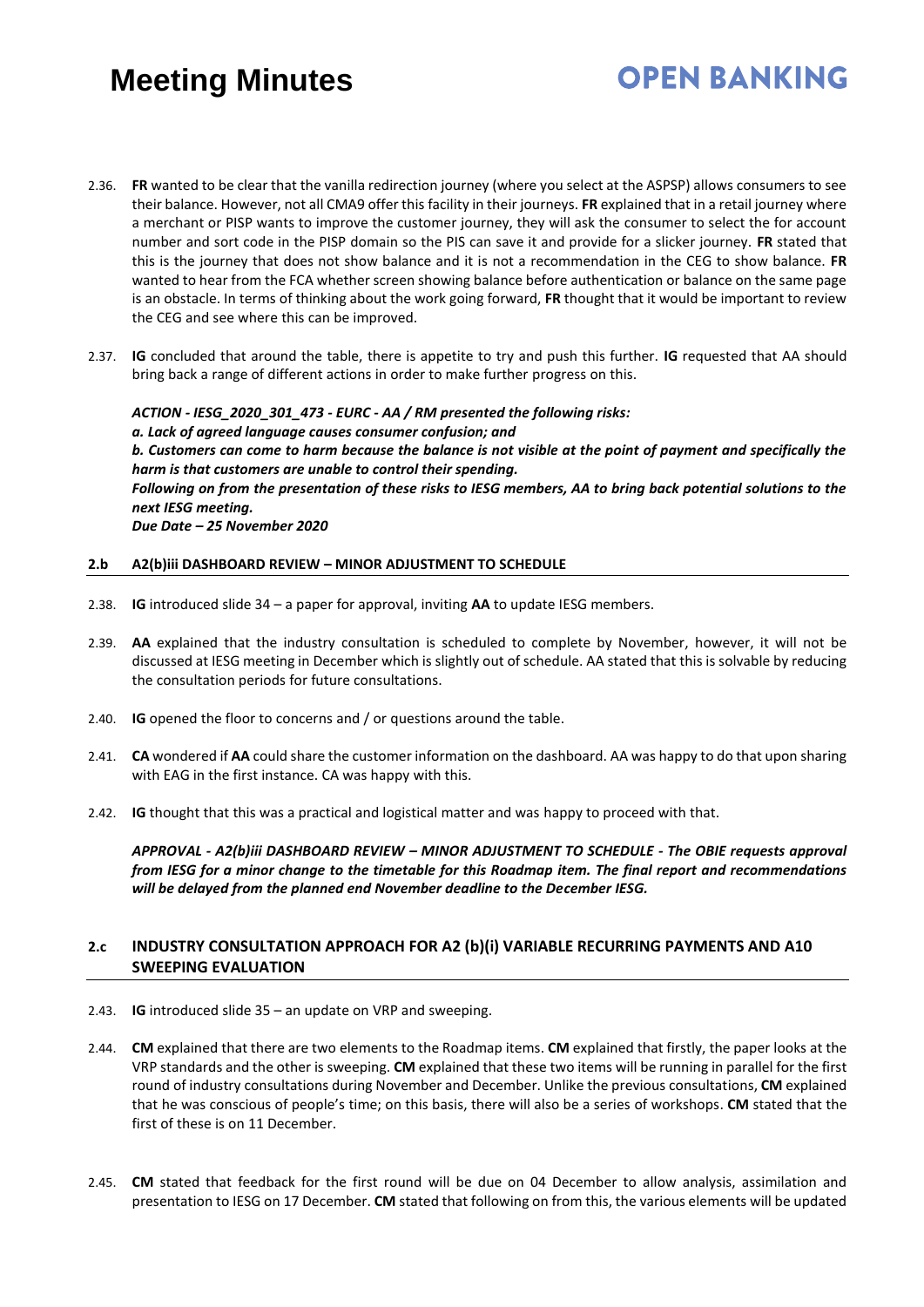### **OPEN BANKING**

accordingly and that will go into the second consultations. **CM** concluded by stating that there will be a series of workshops throughout.

- 2.46. **RR** stated that given this has been going on for a long time, there is a lot of work that is not visible right now and wanted to get more comfortable on the governance that has been ongoing, particularly highlighting that the CMA report stated that these two things should happen separately and on merit.
- 2.47. **CM** explained that there is a potential interlink but separate streams, though they are being managed in parallel. **CM** stated that the papers are separate papers - VRP is proposition and various elements of a standard and the sweeping evaluation is a definition of what is considered sweeping and then a comparison for consideration of payment methods. **CM** stated that there is some hypothesis about certain aspects and a lot of work has been done. As per the CMA Order and Roadmap, **CM** stated that this is being done in a way that it allows for review and the plan is to put this out for consultation in November.
- 2.48. In terms of questions on specification, **RH** wanted to ask for indications on the technical uplifts; the pipes are built for one TPP instruction to another account. RH wanted to understand the complexity. In terms of the analysis of the unexpected risks for liability, **RH** wanted to know if this had been considered.
- 2.49. **CM** explained that the proposition covers a number of different use cases and looks at regulatory considerations and liability and offers some suggestions for how different use cases and liabilities can be mitigated. With regards to implementation, **CM** explained that this is an extension of the design pattern in existence.
- 2.50. **IG** explained that the VRP piece is just the creation of the standard and that has a technical component to it but has liability attached to it. **IG** added that the Roadmap has required the OBIE to create a standard for VRP (there is no mandatory element to it). **IG** stated that this applies also to sweeping which has various ways of doing this, VRP is just one.
- 2.51. **PM** had an observation there is a growing interest in Open Banking payments with various pieces of work taking place in the policy space (work with PSR) and features strongly in the HMT payments landscapes. **PM** stated that this will be of real interest beyond the Open Banking space. **PM** wondered whether **CM** could step into a wider engagement to explain the consultation to UK Finance.
- 2.52. **FR** was pleased with engagement with the team so far on VRPs. **FR** was slightly concerned about the fact that the team are looking at VRP and sweeping separately – VRP standard is being put into the market (which will facilitate sweeping and looking at potentially mandating this) but stating that alternative uses for VRP is fine but outside of the Open Banking remit. **FR** understood that the logic enables Open Banking to do some assessment of VRPs and risk but does not solve for the challenge around VRPs being used for the merchants. **FR** wanted to know if OBIE is looking at the risk associated with merchants using alternative methods beyond sweeping and how does this fit into the Roadmap; and if it is not within the OBIE remit, how is the ecosystem dealing with this?
- 2.53. **CM** explained that the team are looking at a number of use cases, potential liabilities, defining what needs to be in place to mitigate the risks and calling out some options (potential new regulation, scheme, bilateral contracts and / or a combination of all these). **CM** explained that the standard is meant to be an enabler.
- 2.54. **IG** stated that under the Roadmap, the team is required to build a standard. **IG** explained that nothing stops any participant from building a VRP functionality outside of VRP and the Order. **IG** stated that the question would be to establish where supervision or mandating of this would sit. IG concluded by stating that OBIE has neither the mandate nor the funding for this. IG stated that the consultations would be carried out in a visible and transparent way. **FR** asked if **HOZ** could comment.
- 2.55. **HOZ** explained that the FCA has been liaising closely with OBIE in the context of VRP and sweeping testing in the context of testing that is being undertaking in the sandbox and the broader question of VRP processes. **HOZ** stated that there have been discussions about whether VRPs are allowed in other regulations or not. **HOZ** stated that the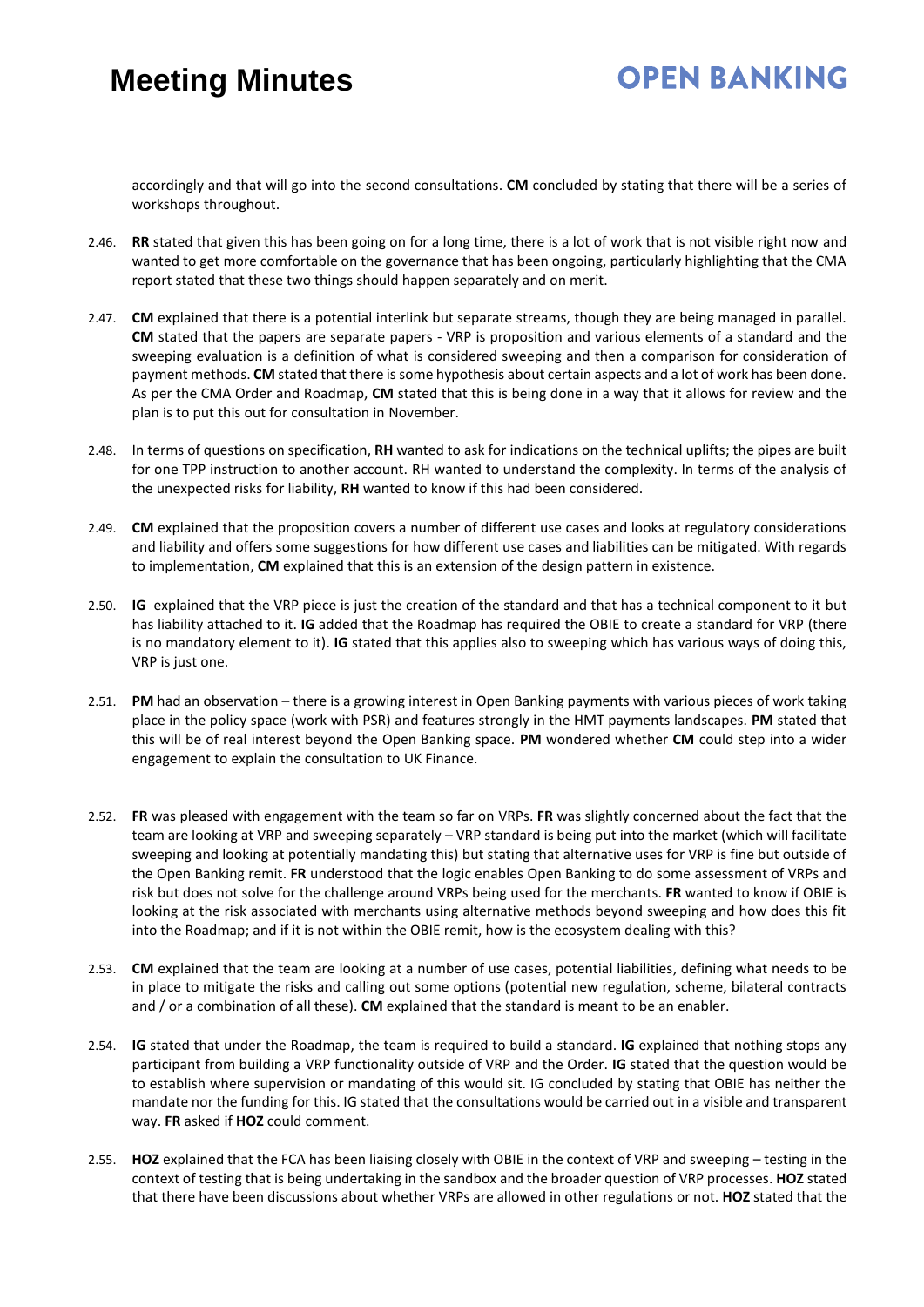### **OPEN BANKING**

draft report will address this. **HOZ** agreed that there are questions that need to be answered but stated that often this is on a case by case basis. **HOZ** was yet to review the draft the report and a lot is in process, but assured collaboration.

- 2.56. **MC** thought that the process could cater for explicit consideration of those risks. **MC** stated that there is a resilience question around any proposition that is mandated to a scale that might lead to an uplift in small value / high frequency payments of a certain type. Given that the scale is high, **MC** wondered if it would be important to conduct a risk analysis.
- 2.57. **CM** felt that these have been raised and invited feedback into the consultations. **MC** explained that considering the stakes of this one, it be prudent to have an indication of the shared recognition of risks before standard that leads to implementation is signed off on. **IG** explained that the team have done is to describe what sweeping is and the risks associated with that, adding that the process is about those risks. To the question of ensuring engagement with stakeholders, **IG** stated that some representative from the BoE will see it.
- 2.58. **MC** explained that if expressive provision for recognition of those risks are not made, it would be easy to get lost.
- 2.59. **IG** stated that it helps that UK Finance and HMT as examples are well engaged.
- 2.60. **GL** shared a reminder the OECD and Basel committee looked at this and wanted the team to take that into consideration. **IG** handed that over to **CM**.

#### **3.a AOB – A12**

- 3.1 **IG** reminded IESG members that this was around a code for TPPs the request was put back to **MCH** and **FR** as to what action they would like the OBIE to undertake. **IG** asked for a summary of what next steps are.
- 3.2 **AA** explained that there is work being done on A12 and the consultation on the draft guide will be released shortly. **AA** explained further that this covers customer redress and complaints, purpose of consent, guidance on fraud and security. With regards to one of the items of the Roadmap becoming a code, AA stated that the question is what is the OBIE doing about it. **AA** stated that the consultation is asking high level questions about whether the A12 content is appropriate and welcome, whether there is additional content that the ecosystem would like to see. AA stated that it has always been about balancing adherence to the code and appetite.
- 3.3 By way of a reminder, **FR** stated that there is a Roadmap requirement to consider if a code, supported by the ICO is appropriate and she wanted Open Banking to consider it. **FR** was concerned that Open Banking provides wealth guidelines for ASPSPs, but these are optional for TPPs – TPPs are engaging on a limited basis because there is no traction. **FR** explained that traction is important and wanted to ensure that there was a high standard of execution across TPPs, that these are being applied and the ecosystem is mitigating some of those risks that have been identified as a group. FR stated that a code could help – this could be accredited or recognised by the ICO even if not voluntary. FR thought it would be good to expand the EAG to include the relevant bodies – the ICO, FCA and the LSSB. **FR** stated that the key aspect of this group should be to set out what the purpose of such a code would be. **FR** concluded by stating that this to consider whether a code would be the way to get more TPP engagement in the guidelines, including adherence to those guidelines.
- 3.4 **IG** asked if **AA** feels that consultation being envisaged will sufficiently be able to answer the question as to whether it is feasible to produce a code or has **FR** raised some actions that means that the course needs to be changed.
- 3.5 **GL** agreed that this is tricky to unpack as he has not recently consulted with the TPP community on this. **GL** stated that by history, things happen when things are mandated and personally agreed with the sentiment. **GL** was concerned that the outcome being sought, and the method were not reconcilable. GL stated that regulation in the UK is the gold standard and anything that sits below that does not work. **GL** thought that a set of recommendations